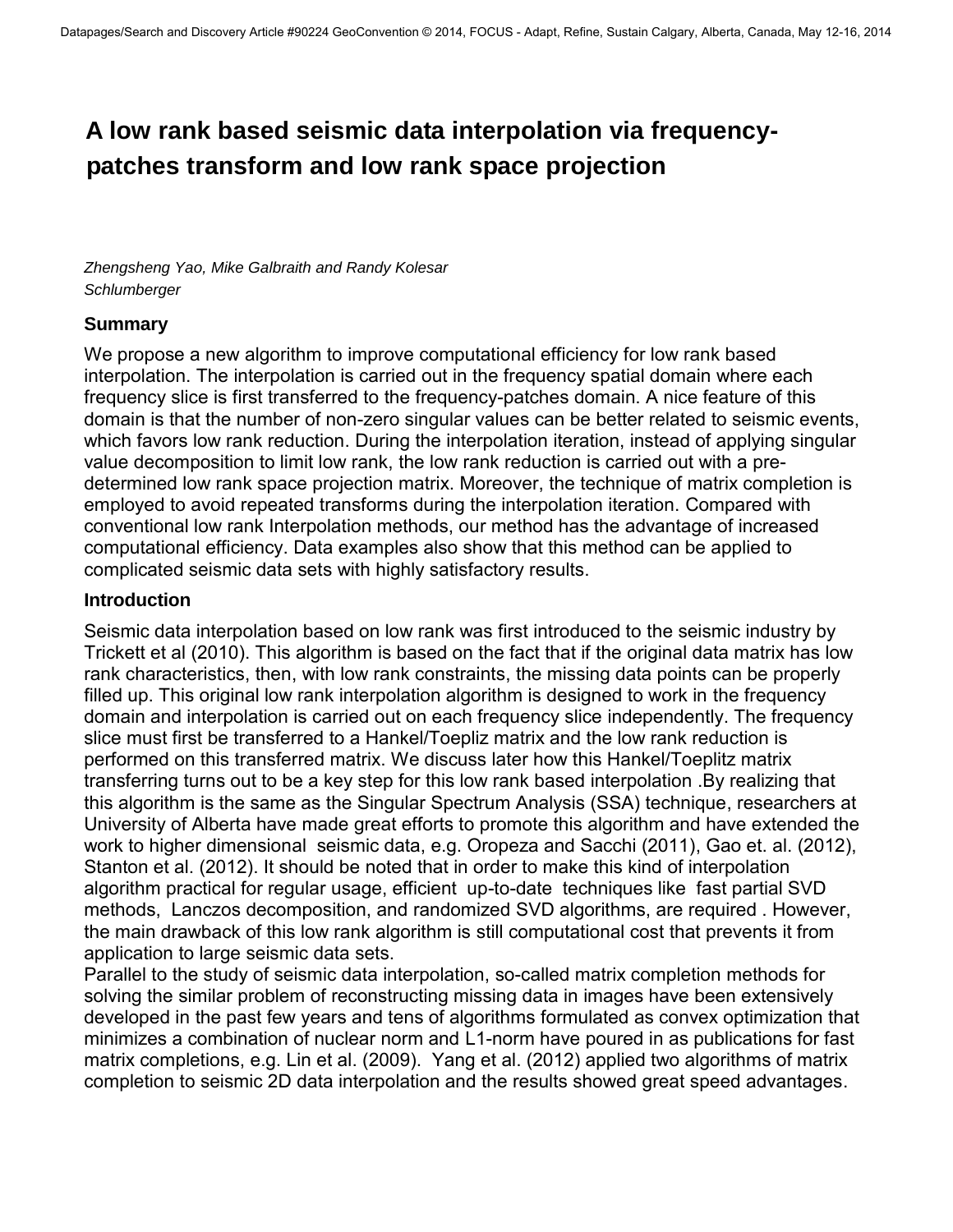Ma (2013) applied a matrix completion algorithm to 3D seismic data interpolation and Ely et al. (2013) for 5D seismic data interpolation.

Further it seems that the speed problem of low rank matrix completion techniques has been solved because it is now SVD free, according to e.g. Aravkin (2013). However, when we carefully investigated the two matrix completion algorithms, APG and LMaFit (these two algorithms represent two typical methods developed for matrix completion), in the paper by Yang et al (2012), we found that, from the point of view of computation speed, the key part that is used for rank reduction in these two algorithms does not have significant speed advantages over that which was used in the original low rank seismic data reconstruction. APG actually uses partial SVD for rank reduction and LMaFit uses matrix low rank factorization so that, even if it does not explicitly use SVD, it still involves repeated matrix inverse calculations during the matrix factorization that are directly comparable to SVD computational costs.

Comparing matrix completion in image processing with the original low rank interpolation we found the big difference between these two approaches is in the preparation of the data. In image processing, the algorithms are directly applied to the data matrix of the image and in seismic low rank reduction the algorithms are applied to a Hankel/Toeplitz transformed data matrix which has been very much enlarged from the original data set. For example, if we have 100 1D data points, then, based on the Hankel matrix transform, these data points will be transferred to a 50 by 51 2D matrix that contains 2550 elements. Such data redundancy will become even larger for higher dimensions.

Can we do seismic data interpolation in the same way as that in image processing, i.e. directly perform interpolation in the original data set without a redundant data transform? Before answering the question, we would like to address the conditions required for low rank matrix completion:

(a) The data matrix should have a low rank structure;

(b) The data matrix should not contain a whole column/row of zeros because in these cases, the zero elements are projected to the null space of the matrix and rank reduction cannot work on those elements.

In most real cases, seismic data may not have a low rank embedded structure. Sorting data into a special gather domain may help the seismic data matrix to some extent in satisfying the requirement of the first condition, e.g. common offset domain (Kumar et al. 2013). However, when geological structure is very complicated, sorting may not be very helpful. Thus, for example, even in a migrated data section, the rank of the data matrix may still be high. Therefore, if we directly work on the original data set, condition (a) may be violated.

Further, unlike the image processing case, data points missed at random in seismic data are whole traces and as a result we have many whole zero columns in the seismic data matrix. Therefore, directly working on the original seismic data set may also violate condition (b) above.

As discussed earlier, seismic data needs to be pre-arranged for low rank based algorithm application. Now we can see why the Hankel transform in Trickett's orginal low rank interpolation plays such an important role in interpolation (see Oropeza and Sacchi 2011). However, while the Hankel matrix transform make seismic data satisfy the low rank matrix completion condition, it also brings a computational dilemma. By realizing the matrix completion conditions, Yang et al. (2012) and Ma (2013) adopted a patches-transform developed for texture identification in image processing (Shaeffer and Osher 2011). This patches-transform does not increase the size of data and the transformed data can satisfy the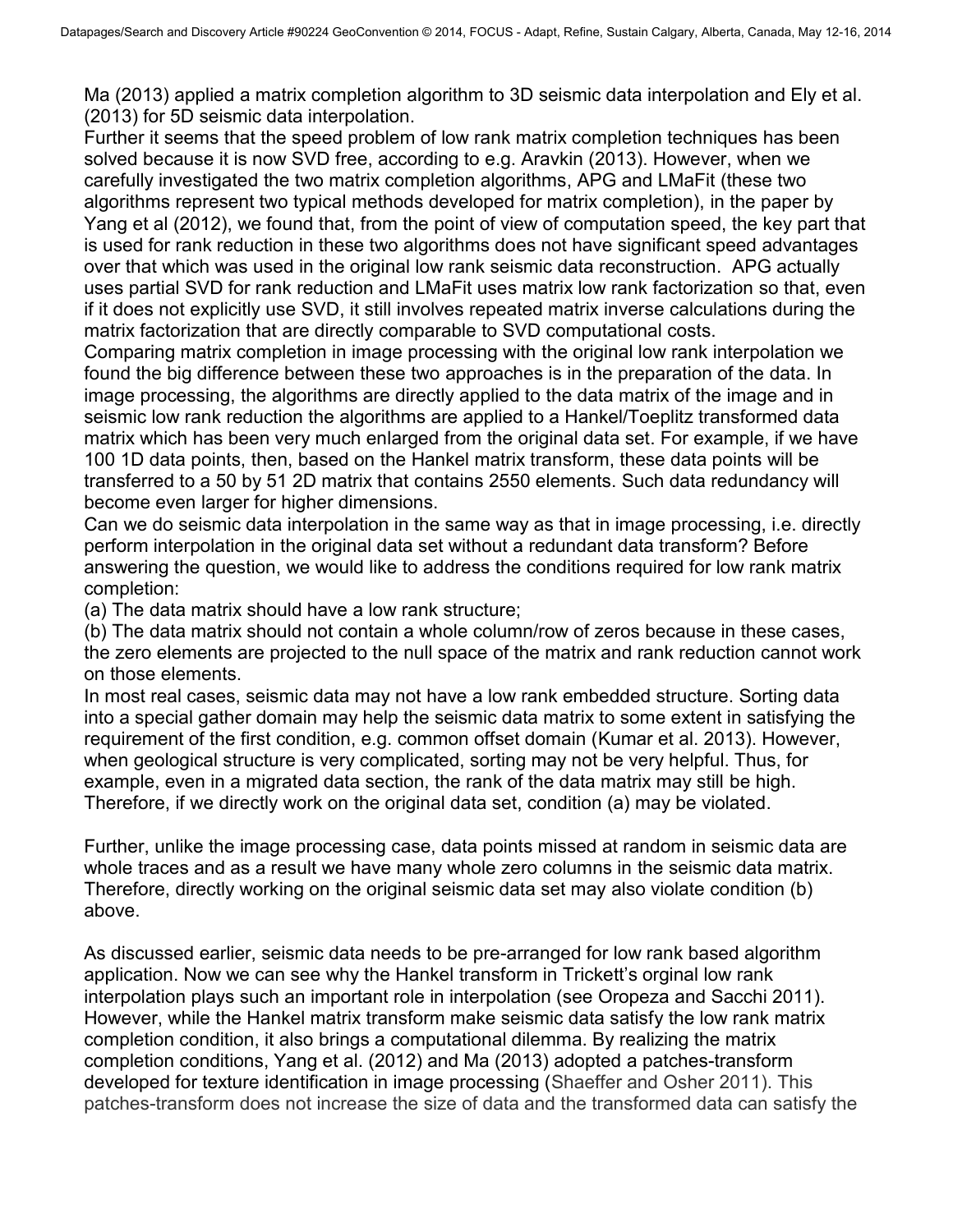low rank matrix completion condition. However, when investigating the results carefully given in their papers, clear patches footprints appear in the interpolation results, which severely affects the quality of interpolation. The footprints show that the patches-transform acts like a small window for scanning the data and the effect of this small window impacts on the result when we transfer back to the original data matrix. Therefore, some smoothing of the window edges is necessary. Removing such edge effects can be accomplished through overlapped windows as we use in other seismic data processing applications, e.g. windowed F-X deconvolution. Actually, when we consider the overlapped patches-transform we can see that the Hankel matrix transform is a special case of the patches-transform. With partially overlapped patches-transform, we can control data redundancy.

In this paper, we focus only on low rank interpolation on a 2D data set in the frequency – spatial domain. Extending to higher dimensions is very straightforward. Our contributions to a low rank based seismic data interpolation are:

- 1. We use the frequency patches transform with patches overlap to replace the Hankel transform (this can much reduce data redundancy); We do not do this transform in the time domain because in the frequency domain we can deal with each frequency slice separately and hence the big matrix in the time domain can be broken into small matrices, which increases computational efficiency and avoids large computer memory issues.
- 2. We use a Projection matrix to low rank space which avoids the SVD like rank reduction during iterations.
- 3. Finally, a modified accelerated proximal gradient method Algorithm accelerates the convergence of the matrix completion.

Each of these can greatly reduce the computational costs, which makes this low rank based interpolation affordable even for very large seismic data sets.

## **Matrix patches transformation**

Let A be an m by n matrix. The patch transform is defined by first partitioning the matrix into  $\frac{n*m}{m}$  sub-matrices such that each of them is *w* by *h*, and then transfer each sub-matrix into a w\*h

column vector of length *w\*h*. The transformed matrix is formed by putting all of the vectors together as shown in figure 1 (see also in Shaeffer and Osher, 2011 and similar figure in Ma 2013 for the reduction of 3D data to 2D patches).

When the patches are non-overlapping, this transform does not increase the number of elements in the original matrix. When the patches are densely overlapped, the transform will end up exactly like the Hankel matrix. The nice feature of this transform is that the new matrix contains a low rank that represents the texture embedded in the original matrix (Shaeffer and Osher, 2011). It is very easy to verify that for the case of a diagonal matrix, where all singular values are non-zeros, the patches-transformed matrix has only one non-zero singular value. Figure 2 shows an example. In the figure, 2(a) shows three linear events with data size 512 by 256 and 2(b) shows the normalized singular values distribution for the original matrix (blue) and the transformed matrix (red) with patch size 16 by 16 to match the size of the original matrix. Even if both matrices have the same size and contain the same data, the number of non-zero singular values is dramatically reduced in the patches-transformed matrix.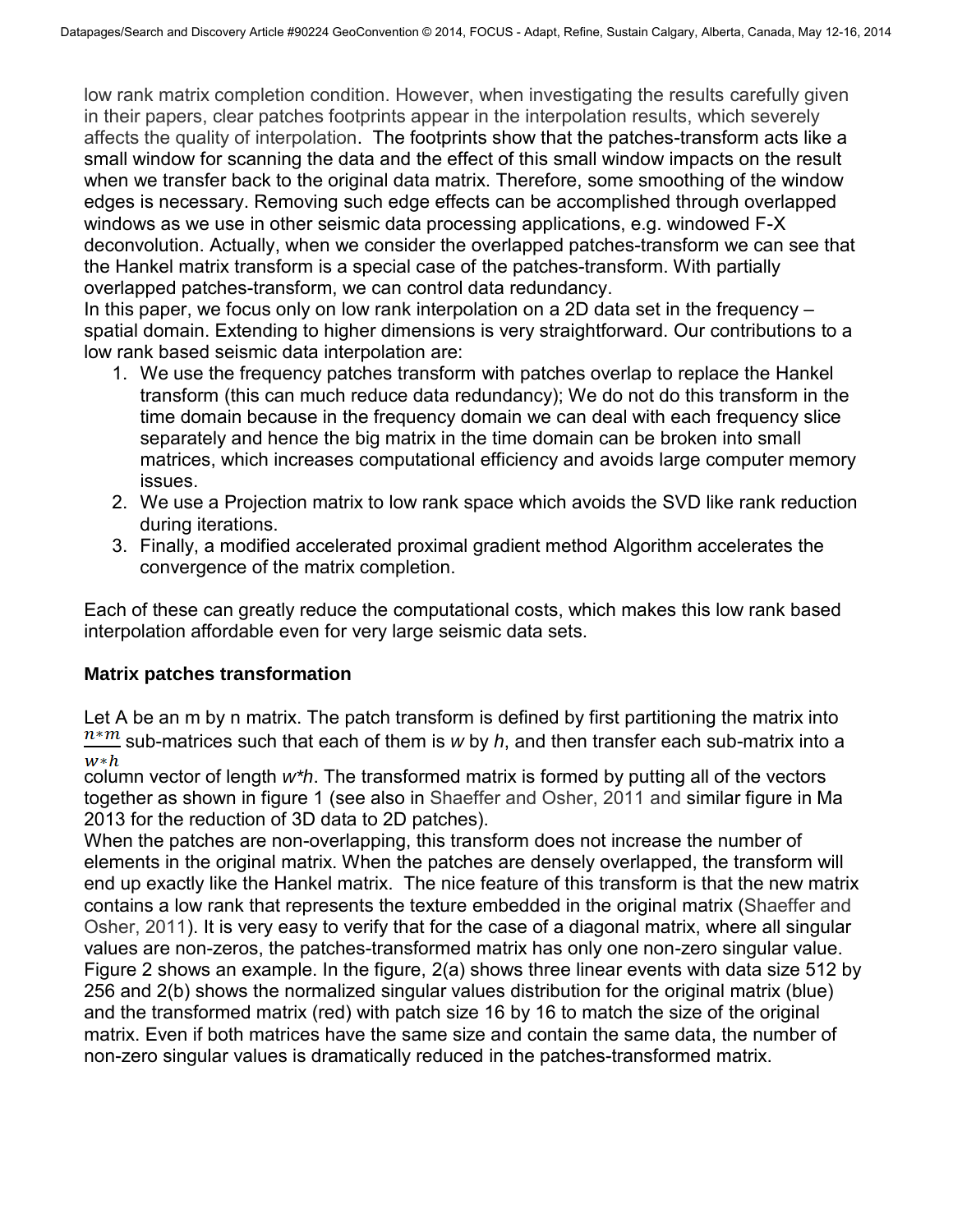



**Figure 1** patch transform Figure 2 data matrix (left); singular values plot from original matrix (blue) and patch transformed matrix (red)

#### **Matrix frequency-patches transformation**

Directly solving the low rank completion problem for a patches-transformed matrix faces a practical problem: in seismic data, seismic events are sparse, i.e. energy is mostly concentrated at wavefronts that reflect from sub-surface reflectors, which means that if we ignore noise, most of the data are zeros. Therefore, the patches-transform from such data will lead to a very sparse matrix, which makes the matrix completion difficult. Worse still is the case when the interpolated samples located in a row or columns are all zero. Interpolating for these samples is impossible.

However if the data are transformed into the frequency domain then, within a chosen effective frequency band, the frequency traces will all have non-zero values. Then the patches transform for each frequency slice will not produce a very sparse matrix, which avoids most of the problems mentioned above for the spatial patches transform.

Further by working on frequency slice by frequency slice, the computational costs will not increase as a consequence. The reason is that the frequency domain patches-transform does not increase the total number of data points; working in each frequency slice actually reduces one dimension of the original data. For instance, dealing with original 2D data becomes a problem of how to deal with 1D frequency vectors, which means the computation is transferred from a large matrix to a series of small matrices. Furthermore, because of frequency band limits, not all frequency slices need to be considered, which further reduces the computational costs. Finally, seismic data is usually over-sampled in time and the aliasing problem is immaterial.

## **Low rank via projection**

Because column vectors in the singular value decomposition matrix, commonly referred to as "U", represent the most energy concentrated directions. Usually none Gaussian noise, e.g. outliers, missing data points may affect accuracy of U estimation (e.g. Aravkin et al. 2013), we apply regularized low rank approximation for obtaining a robust U estimation and then, like principal components analysis, make a low rank space projection matrix, i.e.  $P = U * U'$ . With this projection matrix, the rank reduction at each iteration can be simply carried out via the matrix multiplication.

## **Matrix completion via modified APG algorithm**

After the frequency-patches transform, the problem becomes that of matrix completion, i.e. fill in missing data elements in the matrix along the most energy concentrated direction.

The matrix completion problem can be written as an optimization problem: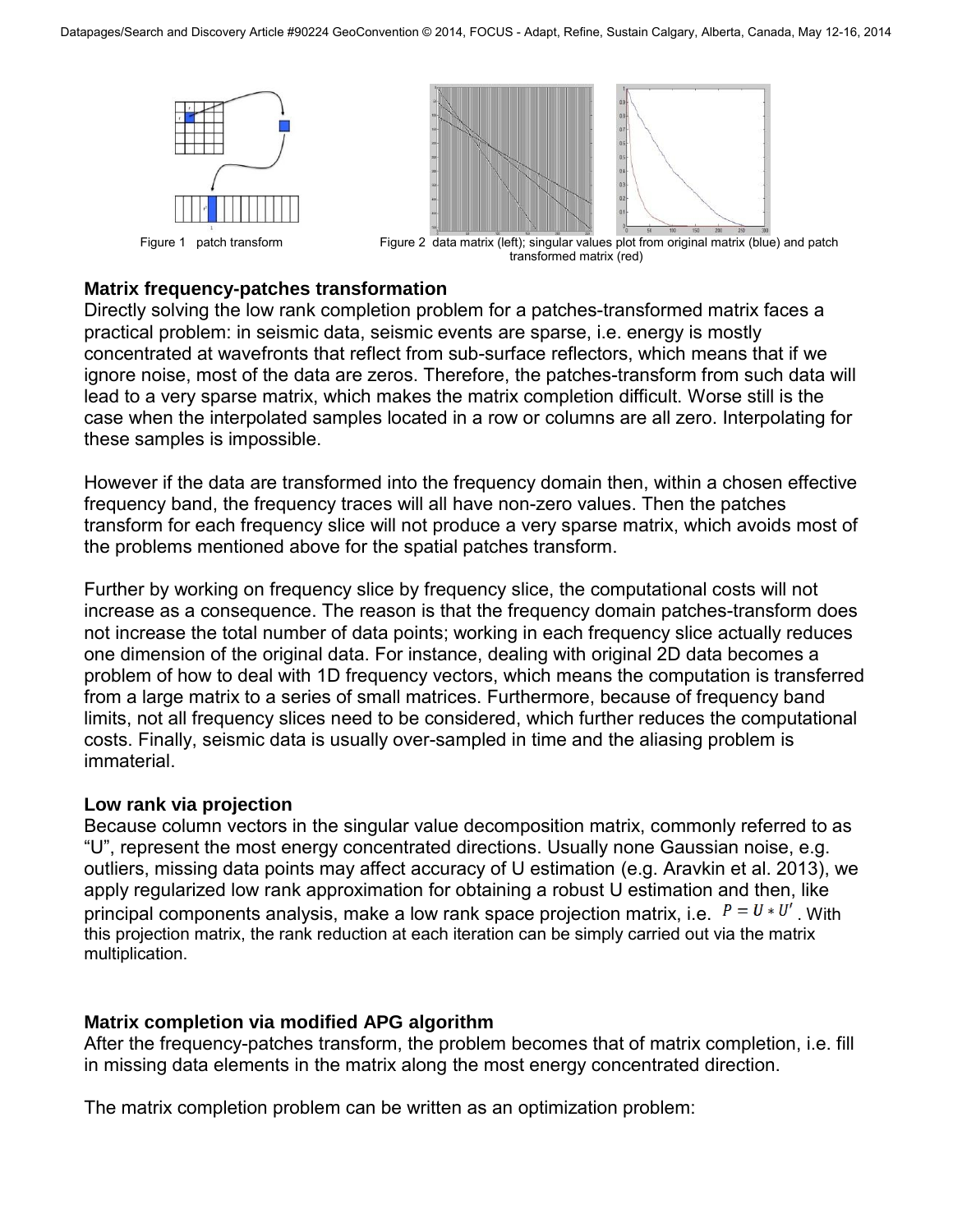Let A be an *m* by *n* matrix that is only known on a sub set Ω of the complete set of elements inside the matrix. The low-rank matrix completion problem consists of finding the matrix X with lowest rank that agrees with A on Ω:

min rank(X), subject to  $P_0(X) = P_0(A)$ Where  $P_a$  denotes the orthogonal project onto  $\Omega$ , i.e.  $\Omega$ 

$$
P_{\Omega}: X_{i,j} = \begin{cases} X_{i,j} & \text{if } (i,j) \text{ with } n \\ 0 & \text{otherwise} \end{cases}
$$

We adapt the accelerated proximal gradient method (APG) for solving matrix completion as it has been shown to have fast convergence and produce high quality results (e.g. Yang, 2012). The APG is an iterative updating algorithm and at the k'th stage, it can be written as follows:

$$
Y^{k} = X^{k} + \frac{t^{k-1} - 1}{t^{k}} (X^{k} - X^{k-1})
$$
  

$$
G^{k} = Y^{k} - \tau (P_{\Omega}(Y^{k}) - P_{\Omega}(A))
$$

$$
X^{k+1} = S_{\tau}(G^{k})
$$
  

$$
t^{k+1} = \frac{1}{2}(1 + \sqrt{1 + 4(t^{k})^{2}})
$$

Where  $S_{\tau}(G) = Udiag((\sigma - \mu \tau))_{+}V^*$  i.e. singular value decomposition and + means exclude values that are less than zero. With this procedure, the components related to small singular values are excluded.

Details of this algorithm can be found at Yang, 2012.

Note that the highest cost of this algorithm is the  $S_{\tau}(G)$  solution. Thus we modify APG algorithm by using the low rank projection as mentioned above.

## **Summary of our algorithm**

Our algorithm can thus be summarized as: for each frequency slice

- 1. Frequency-patches transform to matrix ;
- 2. Calculate low-rank space projection matrix;
- 3. Apply modified APG for matrix completion;
- 4. Transform back to frequency slice.

## **Synthetic data examples**

The first example compares our algorithm with the time spatial patch transform and the original Hankel matrix transform, figure 3. Three dipping events with 30% randomly missing traces are used as input data for the simulations. In the figure from left to right are the input data, the F-K spectrum of input data, and the results with APG with time spatial patch transform, Hankel transformed and our frequency-patches transform with half window overlap. The result of the time spatial patch transform does not reconstruct missing traces very well (note that with less aliasing a better result can be obtained). The results from conventional SSA and our algorithm are almost identical but our algorithm is nearly 50 times faster! Two things are worthwhile mentioning: the first is that the spectrum shows the data events are strongly aliased and this low rank based interpolation is very robust for aliased events interpolation; secondly the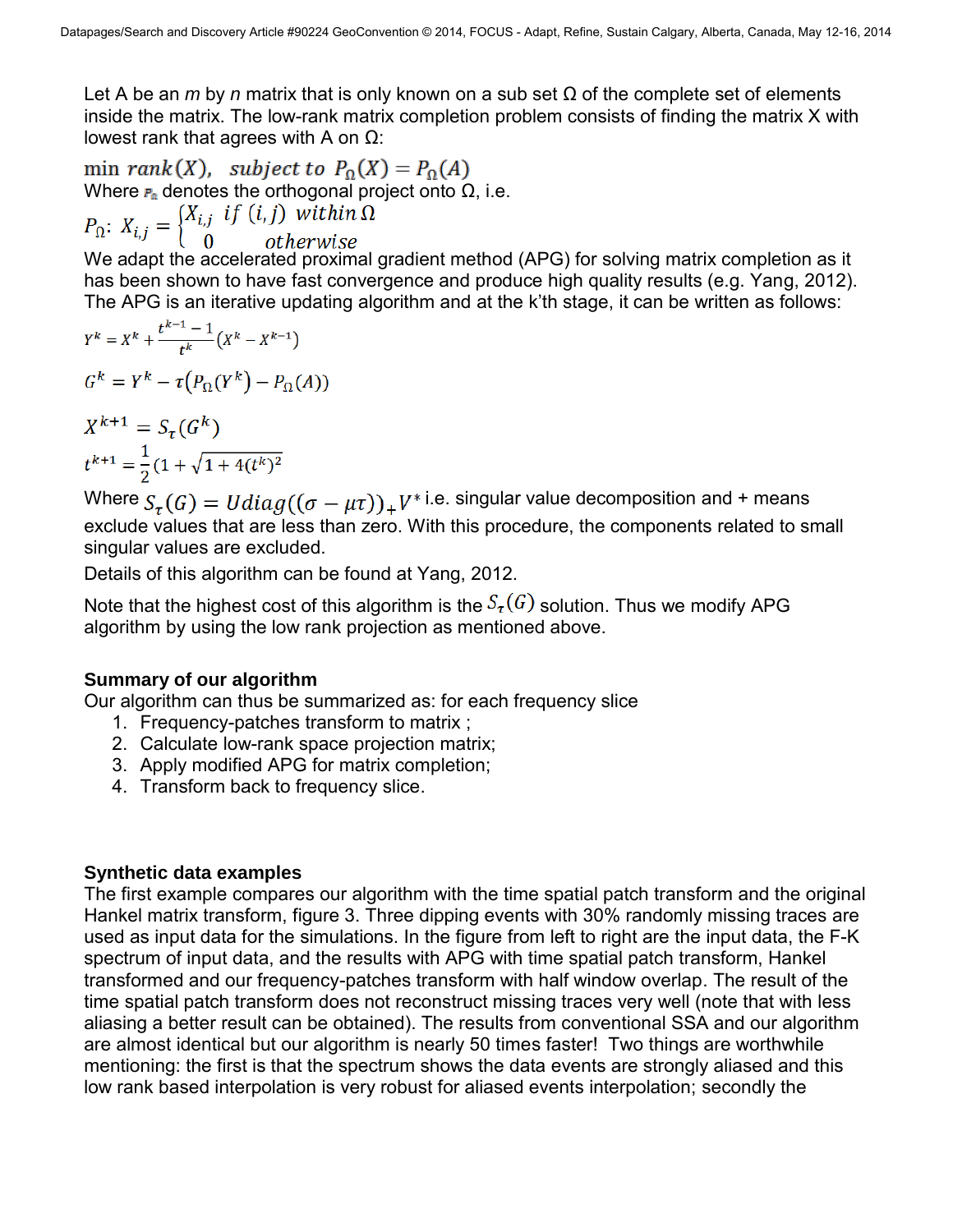Hankel matrix transform makes the data about 15 times larger than that with a half window overlapped frequency-patches transform.

The second example will show how this low rank reconstruction works on curved events. The input data contains hyperbolic curved events. Again, 30% traces are randomly removed to create the input data. The result shows that our algorithm can reconstruct missing traces very well as shown in Figure 4.



Figure 3. Input data, spectrum of input, t-x domain result, with Hankel transform result and new algorithm result, respectively from left to right



Figure 4. Original data, input data, reconstructed data with our algorithm and its misfit.

The data for our last example is from a marine CDP stacked dataset, Figure 5. The geology structure in this data set is complicated and our algorithm successfully reconstructs the missing traces.



Figure 5. Original data, input data, reconstructed data with our algorithm and its misfit.

## **Conclusions**

We have presented a new seismic interpolation method that can reduce computational requirements drastically from conventional low rank reduction based seismic data interpolation.